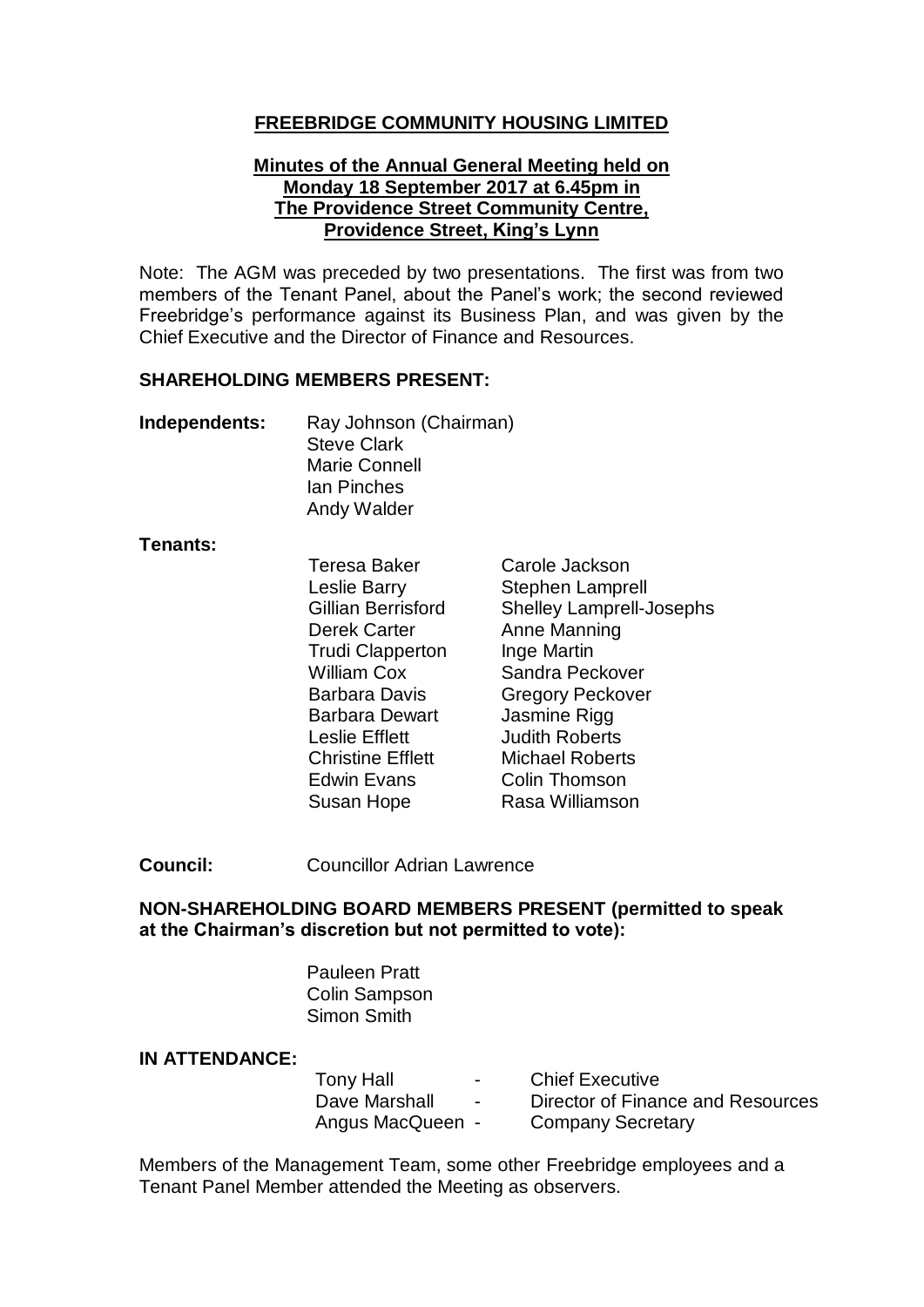# **1. APOLOGIES**

Apologies for absence were received from the following Tenant Shareholders: Trevor Allington; Brian Baylis; Georgina Broughall; Sylvia Calver; Valerie Carter; Glenda Desroches; Victor Dixon; Penelope Duce; Valerie Fleming; Hayley Fletcher; Frances Fox; Angela French; Irene Gammon; Glenn Gillott; John Griffiths; Peggy Hammond; Philip Izzard; Paul Leader; John Tansley; Julie Thurlow; Leslie Thurlow; Jeanne Tunney; Josephine Wadsworth and Peter Wilkinson.

Glenda Desroches, Valerie Fleming, John Griffiths, Julie Thurlow and Leslie Thurlow had appointed William Cox as their proxy.

Georgina Broughall, Valerie Carter and Victor Dixon had appointed Derek Carter as their proxy.

### **2. MINUTES**

Having been duly proposed and seconded, it was

**RESOLVED** (by 100% of those voting):That the minutes of the Annual General Meeting held on 19 September 2016 be confirmed as a correct record and signed by the Chairman.

### **3. AMENDMENTS TO THE RULES**

The Meeting considered suggested changes to the Rules. The Company Secretary advised that Freebridge's funders (Royal Bank of Scotland), the Borough Council of King's Lynn and West Norfolk, and the Freebridge Tenant Panel had all been consulted on the changes and had indicated their support.

Having been duly proposed and seconded, it was

**RESOLVED** (by 100% of those voting): That the Rules of the Society be partially amended in accordance with the schedule of amendments set out in the agenda and that any three shareholders be authorised to accept any alterations made in these Rules by the Financial Conduct Authority or the Homes and Communities Agency without further consulting the Society.

#### **4. THE BOARD'S ANNUAL REPORT TO THE ANNUAL GENERAL MEETING**

The Meeting received the Board's Annual Report, which included the following:

- financial statements for the period to 31 March 2017, including:
	- o the revenue accounts and balance sheet for the last accounting period
	- o the Auditor's report on those accounts and balance